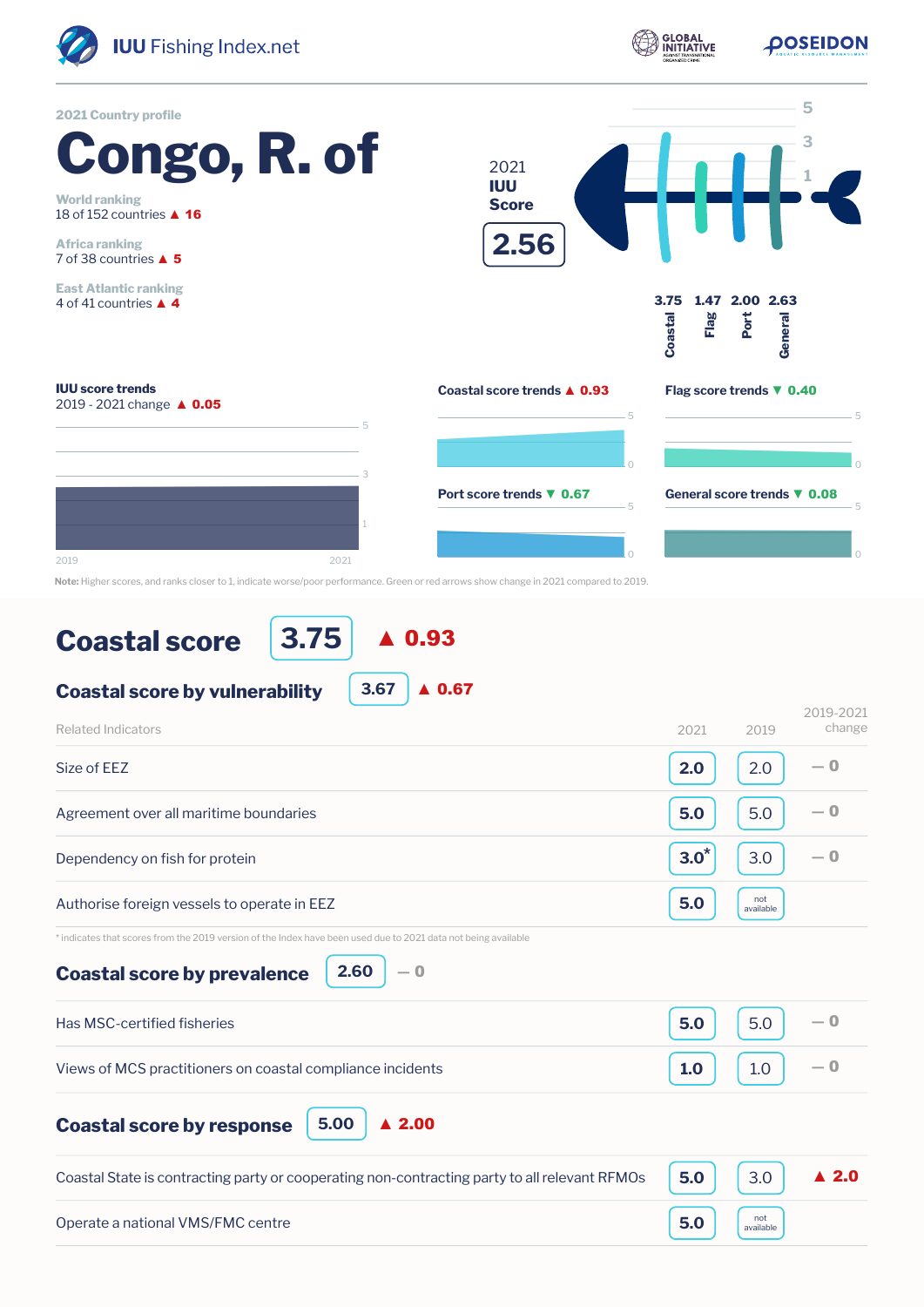| <b>IUU</b> Fishing Index.net                                                                                                                                    | <b>GLOBAL</b><br>NITIATIVE |                   | <b>OOSEIDON</b>          |  |
|-----------------------------------------------------------------------------------------------------------------------------------------------------------------|----------------------------|-------------------|--------------------------|--|
| 0.40<br>1.47<br><b>Flag score</b>                                                                                                                               |                            |                   |                          |  |
| $-0$<br>1.00<br><b>Flag score by vulnerability</b>                                                                                                              |                            |                   |                          |  |
| <b>Related Indicators</b>                                                                                                                                       | 2021                       | 2019              | 2019-2021<br>change      |  |
| Distant water vessels on RFMO RAVs                                                                                                                              | 1.0                        | 1.0               | — 0                      |  |
| Distant water vessels under several RFMOs                                                                                                                       | not<br>applicable          | not<br>applicable |                          |  |
| 1.00<br>$\blacktriangledown$ 0.67<br><b>Flag score by prevalence</b>                                                                                            |                            |                   |                          |  |
| <b>Vessels on IUU lists</b>                                                                                                                                     | 1.0                        | 1.0               | — 0                      |  |
| View of fisheries observers on flag state compliance incidents                                                                                                  | 1.0                        | 1.0               | $-0$                     |  |
| Views of MCS practitioners on flag state compliance incidents                                                                                                   | 1.0                        | 3.0               | $\blacktriangledown$ 2.0 |  |
| $\blacktriangledown$ 0.40<br>2.60<br><b>Flag score by response</b>                                                                                              |                            |                   |                          |  |
| Accepted FAO Compliance Agreement                                                                                                                               | not<br>applicable          | not<br>applicable |                          |  |
| 口<br>Registered vessels with foreign or unknown ownership                                                                                                       | 1.0                        | not<br>available  |                          |  |
| Provision of vessel data for inclusion in Global Record                                                                                                         | 5.0                        | 5.0               | — 0                      |  |
| Compliance with RFMO flag state obligations                                                                                                                     | not<br>applicable          | not<br>applicable |                          |  |
| Flag State is contracting party or cooperating non-contracting party to all<br>relevant RFMOs                                                                   | 1.0                        | 1.0               | — 0                      |  |
| Indicator 'Authorised vessel data provided to FAO HSVAR" used in 2019 has now changed to 'Registered vessels with<br>$\bf{R}$<br>foreign or unknown ownership". |                            |                   |                          |  |
| 2.00<br>0.67<br><b>Port score</b>                                                                                                                               |                            |                   |                          |  |
| 2.00<br>Port score by vulnerability<br>2.00                                                                                                                     |                            |                   | 2019-2021                |  |
| <b>Related Indicators</b><br>Number of fishing ports                                                                                                            | 2021<br>3.0                | 2019<br>3.0       | change<br>— 0            |  |
|                                                                                                                                                                 |                            |                   |                          |  |
| Port visits by foreign fishing or carrier vessels                                                                                                               | 1.0                        | 5.0               | 4.0                      |  |
| <b>Port score by prevalence</b>                                                                                                                                 |                            |                   |                          |  |
| Views of MCS practitioners on port compliance incidents                                                                                                         |                            | 1.0               | 1.0                      |  |
| View of fisheries observers on port compliance incidents                                                                                                        |                            | 1.0               | 1.0                      |  |